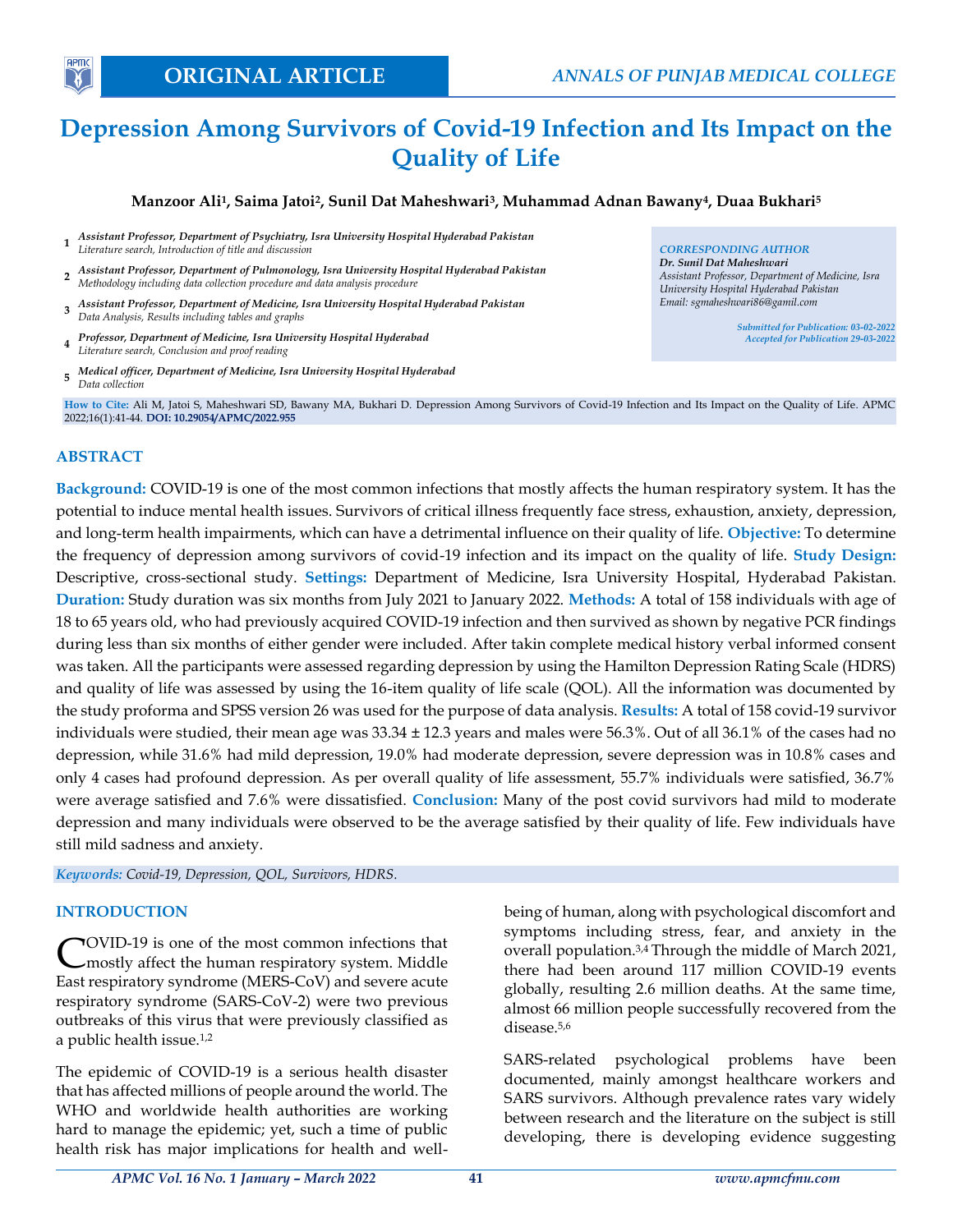mental and neuropsychiatric disorders remain following active illness and/or hospitalization.<sup>7</sup> At 6 months after COVID-19 infection, roughly 33% of patients had neurological or psychiatric diagnoses, with 13% receiving their initial diagnosis during this time.<sup>7,8</sup> Furthermore, six months after the injury, moderate or severe disability, critical disease is present in 25% of survivors and is linked to a lower health associated quality of life.<sup>9</sup> The challenging problem now is to figure out what happens once COVID-19 patients leave Intensive Care and what the consequences of PICS are.<sup>9,10</sup>

The intensity of disease was a risk factor for psychiatric symptoms, mobility issues, discomfort/persistent pain, and depression/anxiety among survivors, according to the prolonged clinical follow-up study published regarding COVID-19 participants.9,11 In recent times, researchers have been extremely interested in health associated quality of life (QoL). Due to lack of the local data, this study was carried out in order to assess the frequency of depression illness among survivors of covid-19 infection and its impact on the quality of life.

## **METHODS**

This was a Descriptive, Cross-sectional study carried out at Medicine Department of Isra University Hospital Hyderabad Pakistan, during a period of six months from July 2021 to January 2022. A total of 158 individuals were selected by using Rao-soft software. All the participants with age of 18 to 65 years old, who had previously acquired COVID-19 infection and then survived as shown by negative PCR findings during less than six months of either gender were included. Individuals having additional systemic and mental diseases, persistent malignancies, age more than years, depression due to any other reason, incapacity to provide permission to participate in the study, and people receiving any sort of psychotherapy were excluded.

After taking complete medical history verbal informed consent was taken. All the participants were assessed regarding depression by using the Hamilton Depression Rating Scale (HDRS) and quality of life was assessed by using the 16-item e John Flanagan quality of life scale (QOL).12,13 Depression was categories as per its severity by using the HDRS scale as Normal (score 0-7), mild (score 8-13), moderate (score 14-18), severe (score 19-22) and profound (score and ≥23). All the information was documented by the study proforma and for the purpose of data analysis, SPSS version 26 was employed.

# **RESULTS**

A total of 158 covid-19 survivor individuals were studied, their mean age was  $33.34 \pm 12.3$  years and most common age group was 25-35 years. Males were 56.3% and females were 43.7%. Majority of the individuals 74.1% were unmarried and 25.9% were married. 12.0% cases were admitted via emergency, 26.6% were admitted from medicine OPD, 34.2% from surgical OPD and 15.8% from Gynae OPD as shown in table 1.

|  |                                          |  | Table 1: Descriptive statistics of demographic |
|--|------------------------------------------|--|------------------------------------------------|
|  | information of the survivors $(n = 158)$ |  |                                                |

| <b>Variables</b>                |            |     | <b>Statistics</b> |  |
|---------------------------------|------------|-----|-------------------|--|
|                                 | 25-35      | 125 | 79.1%             |  |
| Age groups (years)              | 35-45      | 32  | 20.3%             |  |
|                                 | >45        | 01  | $0.6\%$           |  |
|                                 | Males      | 89  | 56.3%             |  |
| Gender                          | Females    | 69  | 43.7%             |  |
| Marital status                  | Single     | 117 | 74.1%             |  |
|                                 | Married    | 41  | 25.9%             |  |
|                                 | Emergency  | 19  | 12.0%             |  |
|                                 | ICU        | 04  | 02.5%             |  |
|                                 | Medicine   | 42  | 26.6%             |  |
| Types of health care Facilities | Surgery    | 54  | 34.2%             |  |
|                                 | Eye/ENT    | 08  | 5.1%              |  |
|                                 | Gynae/Obs. | 25  | 15.8%             |  |
|                                 | Other      | 6   | 03.8%             |  |

Out of all 36.1% of the cases had no depression, while 31.6% had mild depression, 19.0% had moderate depression, severe depression was in 10.8% cases and only 4 cases had profound depression. Table 2

## **Table 2: Depression among Covid-19 survivors (n = 158)**

| Depression as per HDRS          | <b>Statistics</b> |       |  |
|---------------------------------|-------------------|-------|--|
| $0-7 \rightarrow \text{Normal}$ | 57                | 36.1  |  |
| $8-13 \rightarrow$ mild         | 50                | 31.6  |  |
| $14-18 \rightarrow$ moderate    | 30                | 19.0  |  |
| $19-22 \rightarrow$ severe      | 17                | 10.8  |  |
| $>23 \rightarrow$ profound      | 4                 | 2.5   |  |
| Total                           | 158               | 100.0 |  |

As per overall quality of life assessment, 55.7% individuals were satisfied, 36.7% were average satisfied and 7.6% were dissatisfied. As shown in table 3 and 4.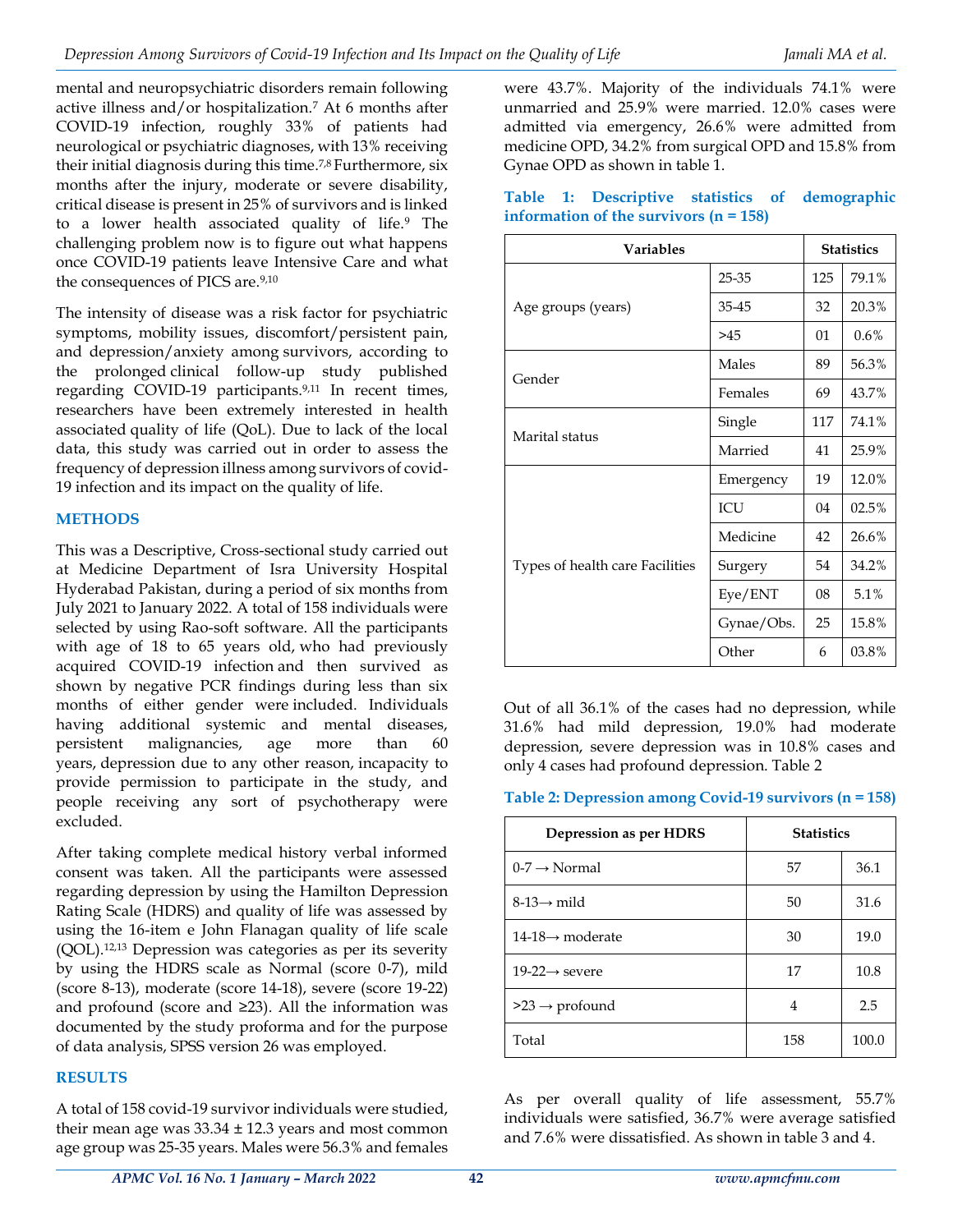# **Quality of life (16 items) Quality of life of covid-19 survivors** Delight Mostly<br>pleased Mostly<br>pleased Satisfied Mixed dissatisfie Mostly<br>dissatisfied Unhappy Terrible 1. Financial security, material comfort /food conveniences 58 58 34 42 18 01 03 02 2. Health being physically fit and energetic. 45 25 54 24 05 04 01 3. Parental, sibling, and other relatives' relationships  $\begin{bmatrix} 65 \\ -40 \\ -10 \end{bmatrix}$   $\begin{bmatrix} 38 \\ 10 \\ -33 \end{bmatrix}$   $\begin{bmatrix} 03 \\ 02 \\ -10 \end{bmatrix}$   $\begin{bmatrix} -10 \\ 02 \\ -10 \end{bmatrix}$ 4. Having and raising a family 131 | 28 | 31 | 38 | 11 | 06 | 13 5. Relationships with spouse  $\begin{array}{|c|c|c|c|c|c|c|c|c|} \hline \end{array}$  42  $\begin{array}{|c|c|c|c|c|} \hline \end{array}$  32  $\begin{array}{|c|c|c|c|c|} \hline \end{array}$  32  $\begin{array}{|c|c|c|c|c|} \hline \end{array}$  38  $\begin{array}{|c|c|c|c|c|} \hline \end{array}$  04  $\begin{array}{|c|c|c|c|c|} \hline \end{array}$  13 6. Relationships with friends 18 18 13 13 39 15 08 02 03 7. Helping or encouraging others 48 33 47 17 07 04 02 8. Participating in organizations and public affairs 3 06 06 06 06 06 12 13 06 06 06 06 06 13 13 06 06 06 06 13 13 13 140 13 13 140 15 15 16 16 17 17 17 17 1 9. Intellectual development 1 31 34 54 27 08 03 01 10. Personal understanding of self 136 39 55 21 05 02 11. Occupational role 35 28 53 30 05 04 03 12. Creativity/personal expression 26 32 48 39 08 04 01 13. Socializing 26 29 46 35 11 09 02 14. Passive and observational recreation  $\begin{array}{|c|c|c|c|c|c|c|c|c|} \hline \end{array}$  47  $\begin{array}{|c|c|c|c|c|c|c|c|} \hline \end{array}$  40  $\begin{array}{|c|c|c|c|c|} \hline \end{array}$  34  $\begin{array}{|c|c|c|c|c|} \hline \end{array}$  03  $\begin{array}{|c|c|c|c|c|} \hline \end{array}$  03  $\begin{array}{|c|c|c$ 15. Active and participatory recreation 29 24 49 34 15 05 02 16. Self-sufficiency, self-reliance 49 28 52 15 11 02 01

# **Table 3: Quality of life of covid-19 survivors (n = 158)**

# **Table 4: Quality of life of covid-19 survivors (n = 158)**

| Quality of life   | <b>Statistics</b> |       |  |
|-------------------|-------------------|-------|--|
| Satisfied         | 88                | 55.7  |  |
| Average satisfied | 58                | 36.7  |  |
| Dissatisfied      | 12                | 7.6   |  |
| Total             | 158               | 100.0 |  |

# **DISCUSSION**

According to the evidence so far, a large number of COVID-19 individuals have negative psychological consequences and neuropsychiatric complications.<sup>7</sup> In this study a total of 158 covid-19 survivor individuals were studied to observed the depression and quality of life, their mean age was 33.34+12.3 years and most common age group was 25-35 years, males were 56.3% and females were 43.7%, while majority of the individuals 74.1% were unmarried. Similarly, Al Dhaheri AS *et al*<sup>3</sup> also reported that the majority of the cases were less than 45 years, while inconsistently they found females in majority 67.3%. Inconsistently Pappa S *et al*<sup>7</sup> observed a higher average age of the patients as  $57.10 \pm$ 13 years, while consistently they found males in majority 63.64% compared to females 36.36%. On other hand in the study of Mohammadi SM *et al*<sup>14</sup> reported that the patient's average age was 49.16±8.01 years and they also found females in majority 60.2%. This study differs from others

in terms of gender and average age, which might be due to study sample selection and environmental differences.

In this study out of all 36.1% of the cases had no depression, while 31.6% had mild depression, 19.0% had moderate depression, severe depression was in 10.8% cases and only 4 cases had profound depression. Similarly, Jafri MR *et al*<sup>15</sup> demonstrated that the majority of COVID-19 survivors had minor depressive symptoms and furthers they observed that the individuals whose survived from COVID-19 had a greater level of posttraumatic stress, particularly those who have been symptomatic and they were also found to have mild sadness and anxiety. On other hand Wahyuhadi J *et al*<sup>16</sup> observed that the COVID-19 survivors had a moderate level of social stigma, as well as a worse quality of life and mental health. They discovered that stigma, sex, and employment all had an impact on quality of life and mental health.<sup>16</sup> Not only have the health repercussions of the COVID-19 pandemic harmed the mental health of the general public, but so has financial vulnerability during the epidemic.

In this study as per overall quality of life assessment, 55.7% individuals were satisfied, 36.7% were average satisfied and 7.6% were dissatisfied. In the study of Algamdi MM *et al*<sup>17</sup> concluded that the many aspects of people's QOL have been affected by COVID-19 and the physical, functional, psychological, and spiritual well